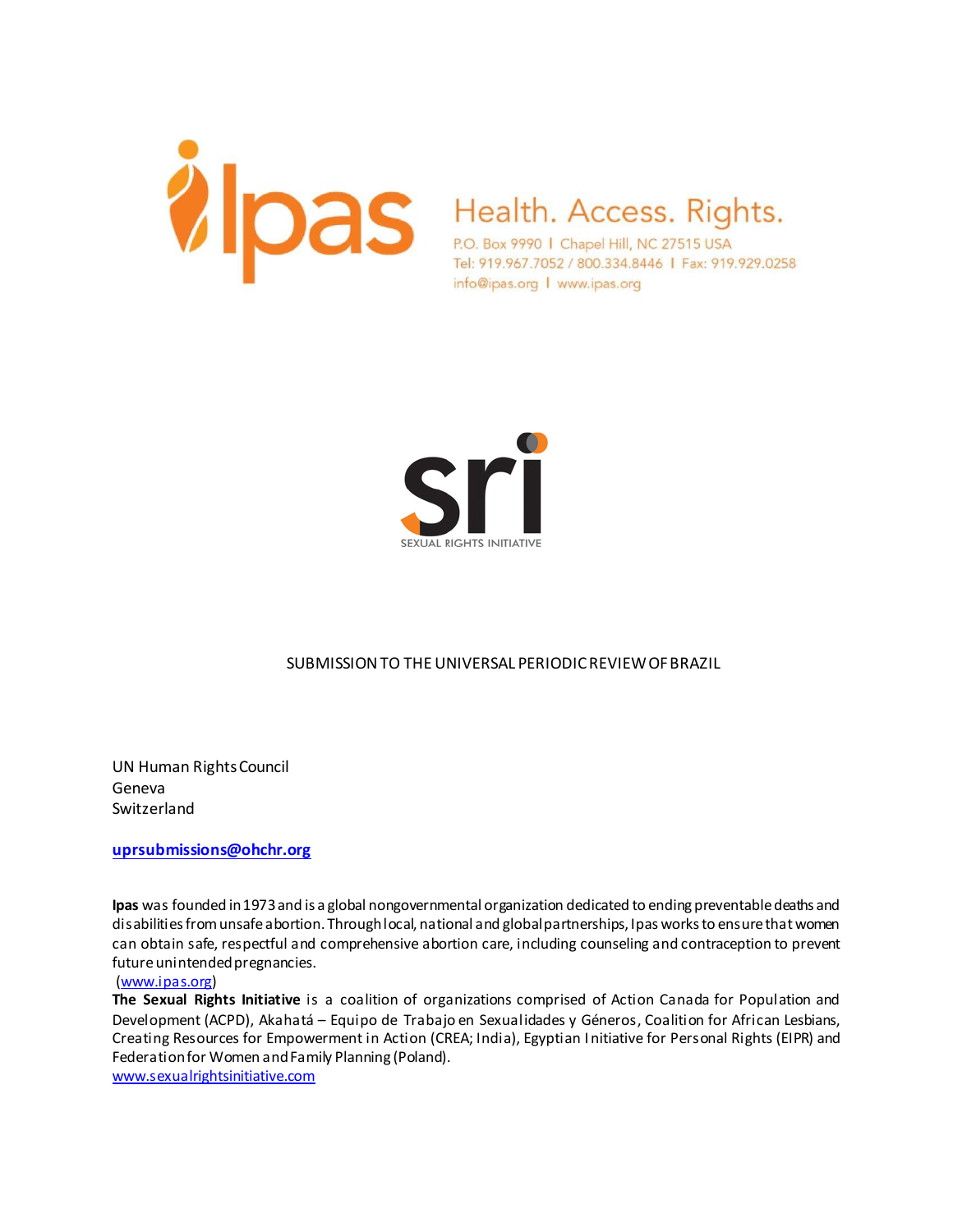We would like to express our support and request to the HRC to take into consideration in the review the Recommendation below made by the state of France, especially considering the facts and information provided in this report:

*119.149. Continue the process of expanding the possibilities of accessing the voluntary termination of pregnancy in order to ensure the full recognition of sexual and reproductive rights (France).*

## **Executive Summary**

l

1. This report has been prepared by Ipas in conjunction with the Sexual Rights Initiative and provides information about Brazil's restrictive abortion law. It explains why the government needs to eliminate judicial and administrative barriers that prevent women from accessing legal abortions, contraception, sexuality education and information on sexual and reproductive health and rights but also to minimize consequences of Zika virus epidemic in the country. Restrictions on abortion also contribute to the high rates of preventable maternal mortality. Only with the government's commitment to protect women's human rights constantly threatened by religious conservative efforts in the Congress and support for women's access to safe and legal abortion through law reform can Brazil comply with its international treaty obligations and the Human Rights Council's previous recommendations to the State.

#### **National Context: discriminatory punitive abortion lawand consequences in women health and lives**

- 2. The Brazilian Constitution regulates on the right to health and motherhood protection in its session on social rights.<sup>1</sup> Also, the Brazilian government ratified the main International treaties on human rights, within the United Nations' spectrum, which can be applied to the context of sexual and reproductive health.<sup>2</sup>
- 3. Brazil has an advanced legal framework for the protection of the right to health; framed within the rules and standards of the Brazilian Universal Public Health System (Sistema Único de Saúde - SUS)<sup>3</sup> that guide the main reproductive health policies.<sup>4</sup>

<sup>1</sup> Article 6. *"The following are considered social rights: education, health, employment, leisure, security, social security, protection of maternity and infancy, assistance to the abandoned, in the form of this Constitution."* Article 196 states that *"everyone has the right to health and it is the State's responsibility, by warranting social and economic policies, the reduction of the risk of diseases and other injuries and the universal and equalitarian access to actions and services for its promotion, protection and recovery."*

<sup>2</sup> Among them the ICCPR (1992), the ICESCR (1992), the CEDAW (1984), the ICERD (1968), the CRC (1990)and the CAT (1989)

<sup>3</sup> Sistema Único de Saúde, usually known by the acronym SUS, is Brazil's publicly funded health care system.

<sup>4</sup> Article 8 of the Federal Constitution states that: "Everyone is equal according to law, without any whatsoever distinction, and it is warranted to any Brazilian and foreigners residing in Brazil the inviolable right to life, to liberty, to equality, to security and to property". : *I –men and women are equal as to rights and obligations, under the terms of this Constitution; (...). III-nobody will be submitted to neither torture nor inhuman or degrading treatment; (...); XLI – the law will punish any discrimination against the fundamental rights and liberties. "".*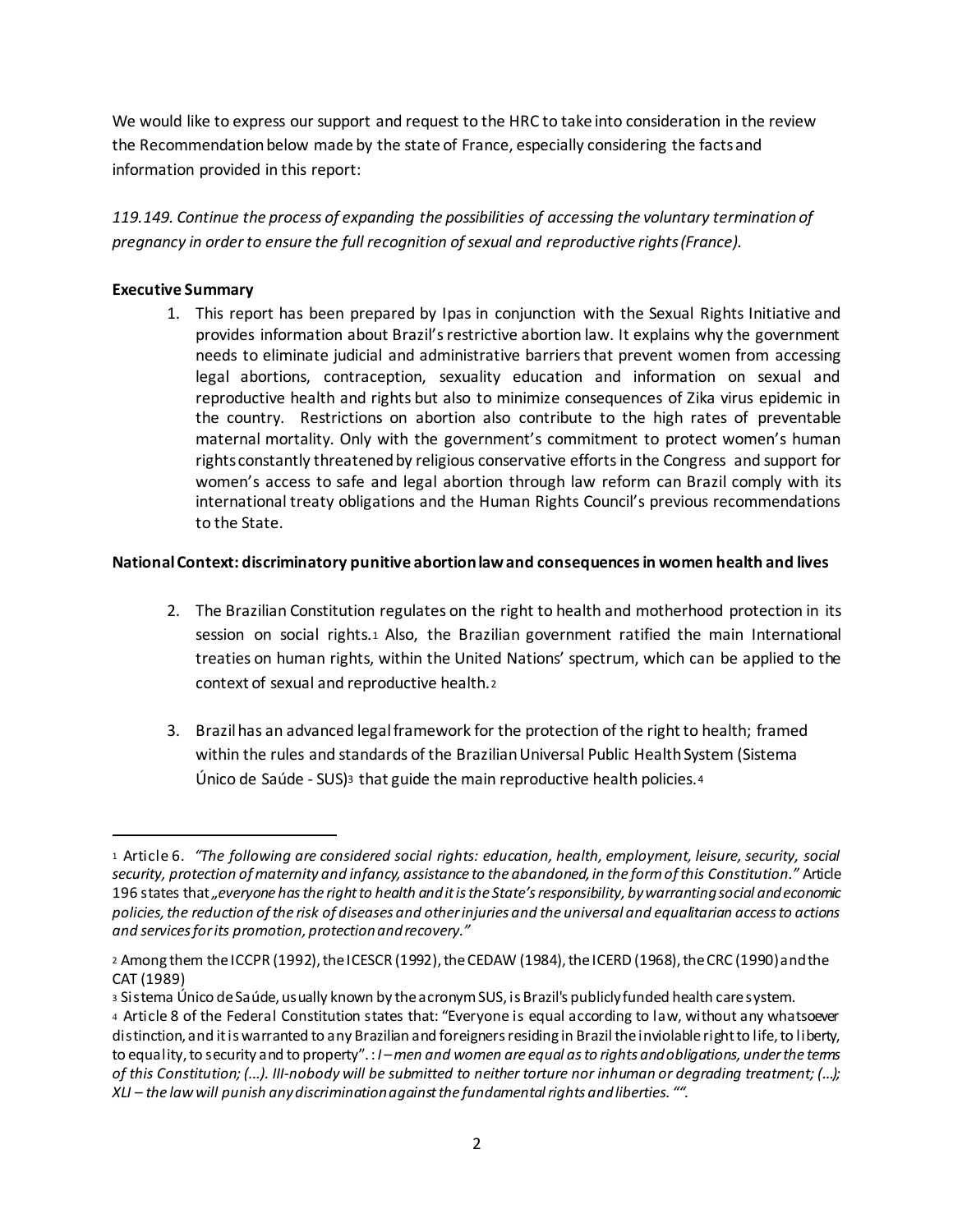- 4. However, Brazil has one of the most restrictive legislations in the world on abortion. Since 1940, abortion is only allowed in Brazil in cases involving either risk to the woman's life or rape, and more recently in cases of fetal anencephaly56.
- 5. Yet abortion is common despite these legal restrictions. A national survey was carried out by Instituto Anis and the University of Brasília interviewed 2002 women aged 18-39 years living in state capitals and municipalities of over 5000 inhabitants; rural illiterate dwellers were excluded.<sup>7</sup> They found that 1 in every 7 women up to the age of 40 years had had an abortion; when considering only women aged 35-39 years, the rate was 1 in every 5 women.<sup>8</sup> Deaths resulting from clandestine abortions are one of the five main causes of avoidable maternal death9.
- 6. As with other public health failings, it is poor, Afro-Brazilians and young women, living in rural areas and suburbs, who most suffer from the burden of restrictive abortion laws10. Whereas wealthy Brazilian women can afford to leave the country or pay private providers for a safe abortion, poor women often have to resort to desperate measures, including buying blackmarket pills or going to clandestine clinics and face risk to their health and lives as well as of being investigated and prosecuted<sup>11</sup>.
- 7. Clandestine and unsafe abortions are an unfortunate reality in Brazil, one that disproportionately affects poor women. Each year, complications due to unsafe abortions account for 250,000 emergency room visits and unsafe abortion is among the five causes of preventable maternal mortality in Brazil.<sup>12</sup>
- 8. The Human Rights Committee has concluded that the CCPR Articles related to equality between men and women require equal treatment in the area of health and the elimination

<sup>5</sup> Brazil's Penal Code penalizes women who undergo induced abortions with 1-3 years of imprisonment; physicians who provide abortions can receive up to 20 years' imprisonment (Penal Code articles 123-128).

<sup>6</sup> In April 2012 the Supreme Court of Brazil issued a decision allowing pregnancy interruption in cases of anencephaly. http://s.conjur.com.br/dl/acordao-interrupcao-gravidez-anencefalo.pdf

<sup>7</sup> DINIZ, Debora e MEDEIROS, Marcelo. Itineraries and methods of illegal abortion in five Brazilian state capitals. *Ciênc. saúde coletiva* [online]. 2012, vol.17, n.7, pp. 1671-1681. Accessible at:

http://www.scielo.br/scielo.php?script=sci\_abstract&pid=S1413-81232012000700002&lng=pt&nrm=iso&tlng=en <sup>8</sup> Diniz D. & Medeiros M. 2010. Abortion in Brazil: a household survey using the ballot box technique. *Ciencia e Saude Coletiva* 15, suppl.1: 959–66

<sup>9</sup> Research on mortality among women aged 10-49 years, with an emphasis on maternal mortality. Ministry of Health, Brasília, DF, 2006.

<sup>10</sup> Fusco CLB. Aborto inseguro: um sério problema de saúde pública em uma população em situação de pobreza. Reprod Clim 2013; 28:2-9.

<sup>11</sup> Galli B. Negative Impacts of Abortion Criminalization in Brazil: Systematic Denial of Women's Reproductive Autonomy and Human Rights,*UNIVERSITY OF MIAMI LAW REVIEW* ,Vol. 65:969, 2011

<sup>12</sup> Research on mortality among women aged 10-49 years, with an emphasis on maternal mortality. Draft Final Report Draft. Ministry of Health, Brasília, DF, 2006. Ministério da Saúde. Norma de Atenção humanizada ao abortamento. http://bvsms.saude.gov.br/bvs/publicacoes/atencao\_humanizada\_abortamento\_norma\_tecnica\_2ed.pdf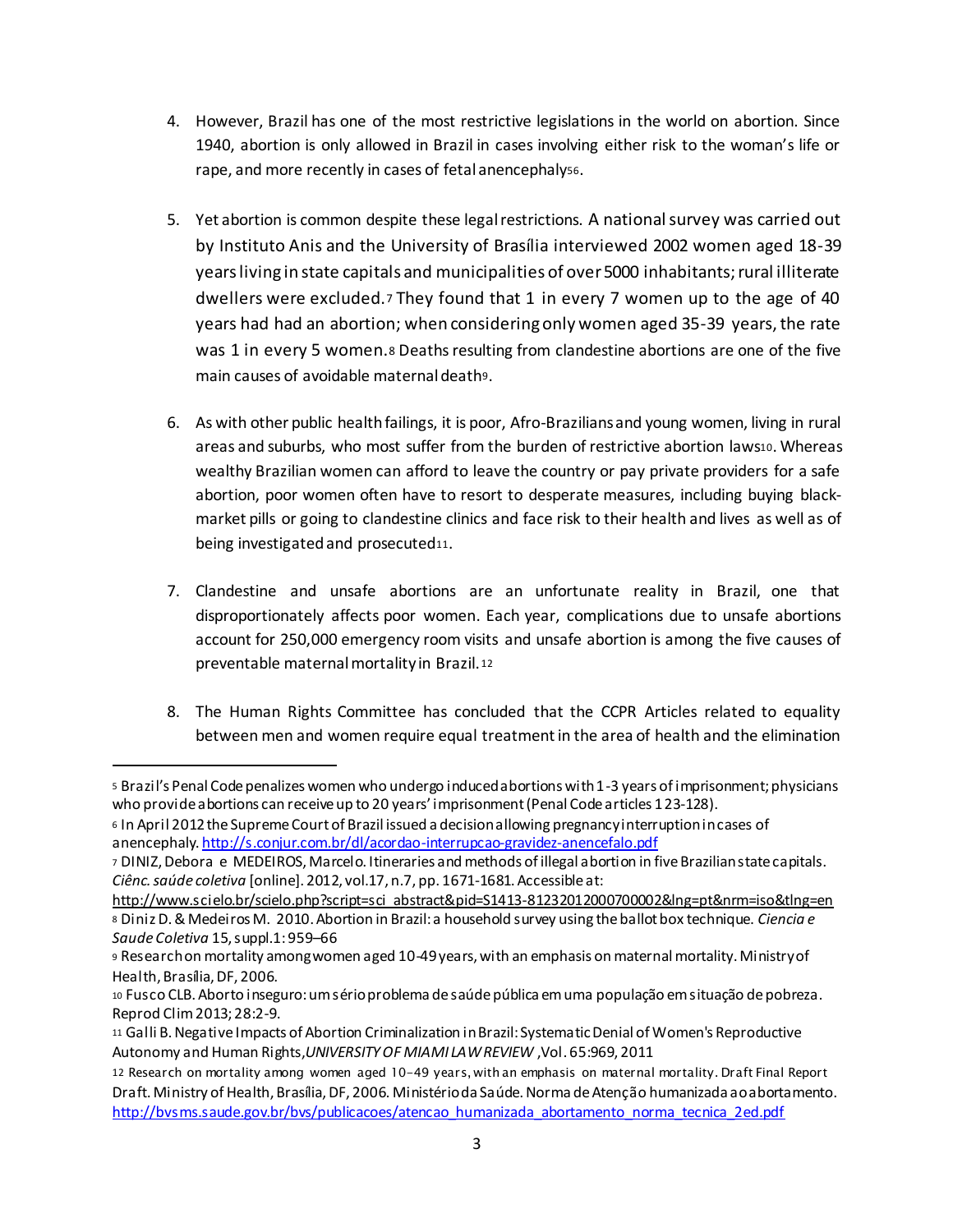of discrimination in the provision of goods and services; this implies a need to review abortion laws to prevent rights violations13.In General Comment 28, the Human Rights Committee notes that, to ensure women's right to life, States have a duty to take measures to keep women from having to resort to clandestine unsafe abortions which put their health and lives at risk.

9. CEDAW establishes the State's responsibility to "take all necessary measures in order to eliminate discrimination against women in the field of health so as to warrant their access to health care services based on equality between women and men."<sup>14</sup> Moreover, the CEDAW Committee has noted that "other barriers to women's access to adequate health care service include the laws which criminalize procedures only women need and which punish the women who seek such services."15 The Committee has strongly disapproved of restrictive abortion laws, especially those that prohibit and criminalize abortion in all circumstances; <sup>16</sup> the Committee has framed such laws as violating the rights to life, health and information.

# **Barriers to access legal abortions for victims of sexual violence and political threats to reproductive rights<sup>17</sup>**

- 10. In 2013, Brazil adopted the *Law 12.845* that ensures mandatory, comprehensive, and multidisciplinary care provision for persons that had suffered sexual assault, in all hospitals operating under the SUS.. This was a significant governmental step to secure women's rights for sexual violence victims.
- 11. According to the Technical Guidelines on the Prevention and Treatment of Injuries Resulting from Sexual Assault against Women and Adolescents18, health professionals may decide whether or not they want to perform the abortion, based on their personal convictions, but in such cases they have the obligation to refer the woman to another health service or health professional to perform the procedure.
- 12. That is, the health professional and health service administrator are required to ensure adequate care. Considering that a staggering 527,000 women suffer rape each year <sup>19</sup>, it is paramount for health care professionals to know about the rape exception. The Brazilian state should establish public campaigns to the population and health providers informing on

1

<sup>13</sup> CCPR/C/21/Rev.1/Add.10, paragraphs 20, 28 and 31

<sup>14</sup> CEDAW, Part I, Article 1

<sup>15</sup> CEDAW Committee, General Recommendation 24, paragraph 14.

<sup>16</sup> CEDAW Committee, CEDAW/C/CH/CO/4, paragraph 19.

<sup>17</sup> The information presented below is based on the findings from a study carried out by initiative coordinated by CFEMEA with Sexuality Policy Watch and Ipas during 2015 and beginning of 2016.

<sup>18</sup> Ministério da Saúde. Norma Técnica de Prevenção e Tratamento dos Agravos Resultantes da Violência Sexual Contra Mulheres e Adolescentes. Brasília: Ministério da Saúde; 2012.

<sup>19</sup> http://www.ipea.gov.br/portal/images/stories/PDFs/nota\_tecnica/140327\_notatecnicadiest11.pdf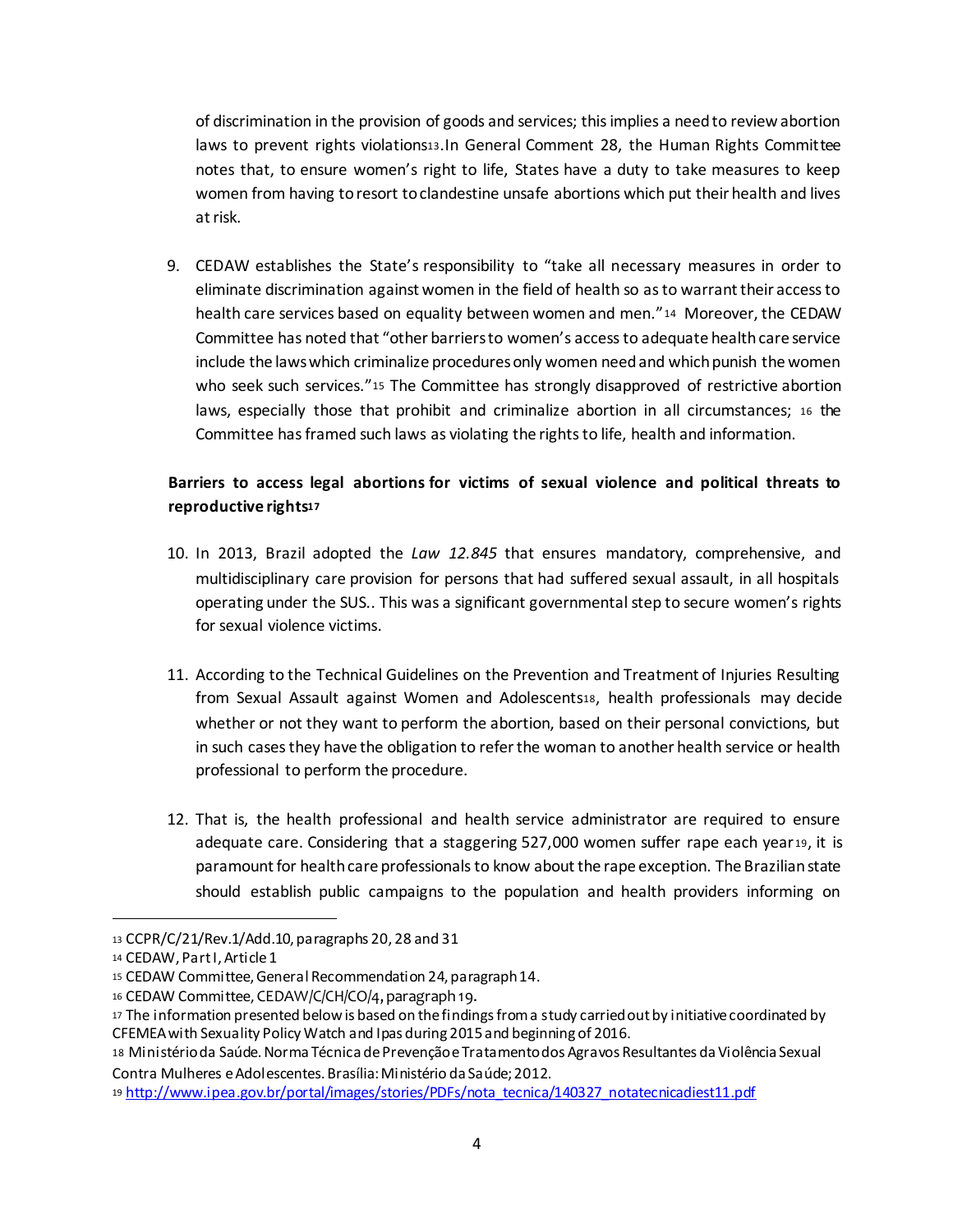current abortion law with information on where sexual violence victims should seek health care needed.

- 13. The current composition of the Brazilian National Congress shows a strong religiously-based conservatism whose agendas infringe the Brazilian state's secularity: the set of bills submitted by conservative forces against sexual and reproductive health and rights issues, raise threats of retrocession in established rights, as part of a political strategy organized under the "right to life of the unborn children"20 that threat women's and girls' access to reproductive health care. For example, the Bill of Law known as the "Unborn Child's Statute" (*PL 478/07)* aims to provide absolute protection for the right to life of the Unborn Child<sup>21</sup> that is, granting the embryo the same rights as already-born children and adolescents. If the bill passes, it may criminalize abortion in cases of rape, risk to the woman's life, or anencephaly, in addition to interfering negatively in the field of assisted reproduction. The bill is currently under review in the Committee on the Constitution and Justice, in Brazil's Lower House (CCJC).
- 14. Bill of *Law 5069/2013<sup>22</sup>* proposes various barriers for women and adolescent victims of sexual assault to access health services and exercise their sexual and reproductive rights. The bill received approval by the Committee on the Constitution and Justice in October 2015.The bill revokes the expanded definition of sexual assault as "any form of nonconsensual sexual activity", guaranteed by *Law 12.845,* and reclaims the less comprehensive definition of rape, already altered by *Law 12.015*. This would narrow the definition of sexual assault and restrict access to health services and justice, which are established rights for rape victims. The bill also proposes a change to Article 1 of *Law 12.845,*striking the term "comprehensive" from care in cases of sexual assault. The proposed deletion ignores the complexity of rape cases and the multiple needs for clinical, social, and psychological care, legal assistance, and police protection, among others. *Law 12.845,* in addition to guaranteeing health care, provides each woman's right to receive sufficient information on her rights and orientation on the available services, including the right to choose legal and safe abortion in case of pregnancy resulting from rape. Meanwhile, Bill of *Law 5.069* typifies as a crime to "induce", "instigate", or "abet" the practice of abortion (Article 112) or to perform "advertising of means for abortion", and explicitly when the crime is "committed by an agent of the public health service or a practicing physician, pharmacist, or nurse". We can only imagine the consequences for free professional exercise and educational practices by all those working with reproductive health. The bill refers explicitly to the right to conscientious objection not only by health professionals, but also extending to institutions. The statement that "no health professional or institution, in any

http://www.meel.org.br/wpcontent/uploads/2014/08/artigo\_dsr\_politica\_principio\_laicidade.pdf

<sup>20</sup> Galli B, Rocha H. Direitos sexuais e reprodutivos, autonomia reprodutiva, política e (des)respeito ao princípio da laicidade.

<sup>21</sup> http://www.camara.gov.br/proposicoesWeb/fichadetramitacao?idProposicao=345103

<sup>22</sup> http://www.camara.gov.br/proposicoesWeb/fichadetramitacao?idProposicao=565882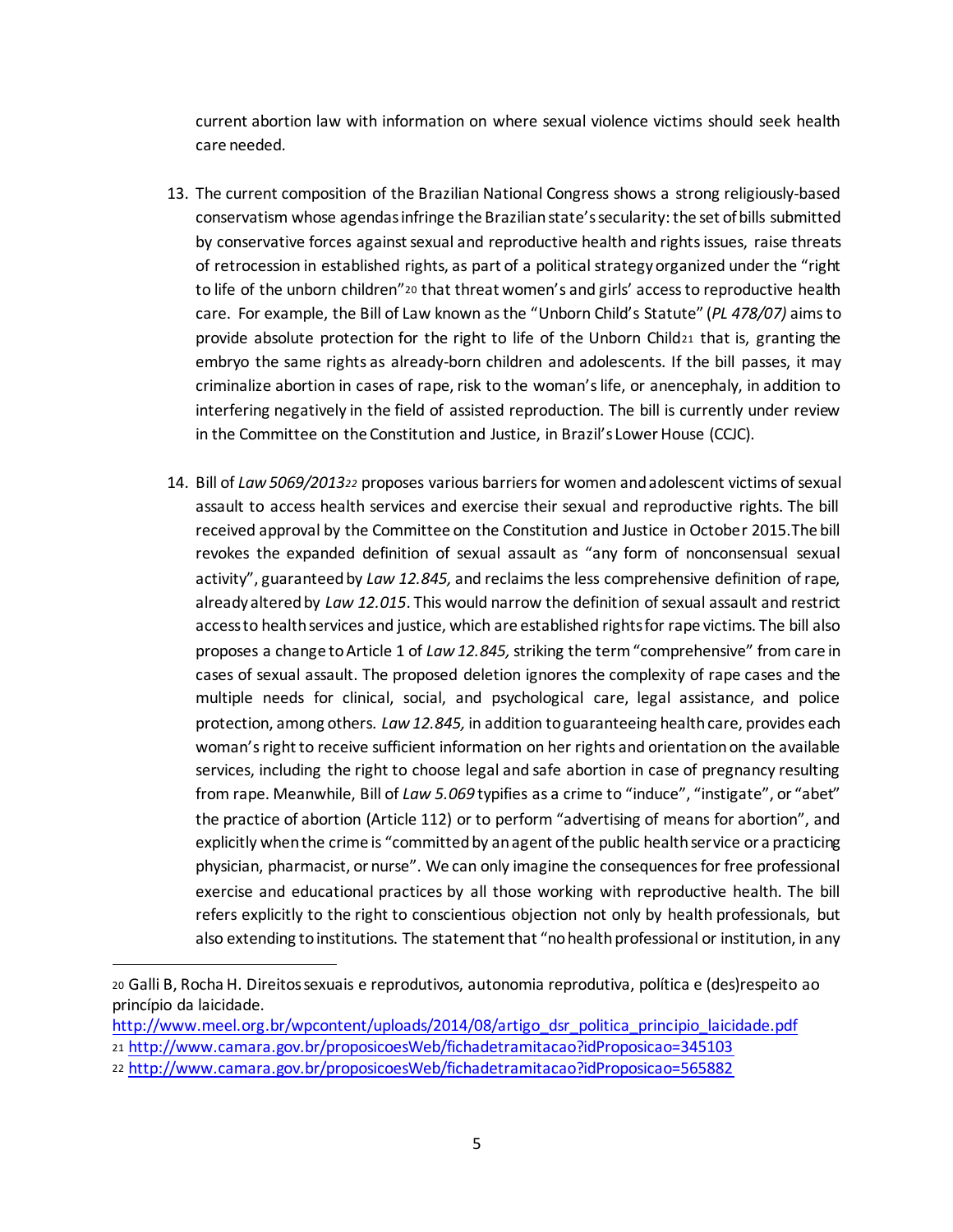case, may be obliged to counsel, prescribe, or administer a procedure or medication that he/she/it considers abortive" clearly leaves room for omission of responsibility for the care, encouraging denial of information to women by health professionals, institutions, and administrators.

- 15. Another serious aspect of this bill is the establishment of mandatory certification of rape by a forensic medical examiner and reporting to the police authorities prior to authorization of the abortion, disregarding the prevailing Ministry of Health directive, which makes the woman's affidavit sufficient.
- 16. Finally, the bill alters the technical definition of "prevention of pregnancy" to "non-abortive procedure or medication, with early efficiency to prevent pregnancy resulting from rape". This leaves room for the tortuous and conservative debate on preventive versus abortive medication, jeopardizing access to emergency contraception, which is guaranteed by the Federal Constitution when it provides the right to family planning (Article 226 of the Federal Constitution, paragraph 7) and Federal *Law 9.263/1996*.
- 17. On the other, barriers to access and quality of care, expressed in Bill of Law 5.069, may influence adult and adolescent rape victims into delaying or desisting from seeking public health care services, turning to unsafe procedures to interrupt the pregnancy, with all the inherent risks. In addition, such barriers pose a risk to health professionals that fulfill their ethical and professional duties to rape victims and expose themselves to criminal prosecution.
- 18. The Brazilian government should protect women's sexual and reproductive rights against regression trough these legislative efforts undertaken by conservative religious groups and take steps to remove barriers for the full implementation of health services to treat sexual violence victims in accordance with the current law *12.845/2013*.

#### **The Zika epidemic: Brazilian state's failures to protect women's human rights <sup>23</sup>**

1. The situation of a public health emergency declared by The World Health Organization (WHO) points out state's responsibility for failure to take effective measures to control the vector and the woman's right to dignity and health, considering the situation of aggravated social and economic vulnerability of the most affected women and their babies born with serious health consequences of the zika virus, including neurological disorders and microcephaly24.

<sup>23</sup> The present session presents the conclusions from a public health and human rights analysis of the Brazilian Ministry of Health Protocol on zika carried out by Ipas, Global Health Justice Partnership (GHJP/Yale), the research institution Instituto Fernandes Filgueira/Fiocruz, Anis and Promundo.

<sup>24</sup> **WHO interim guidance on pregnancy management in the context of Zika virus infection [commentary].**  Olufemi T Oladapo, João Paulo Souza, Bremen De Mucio, Rodolfo Gómez Ponce de León, William Perea, A Metin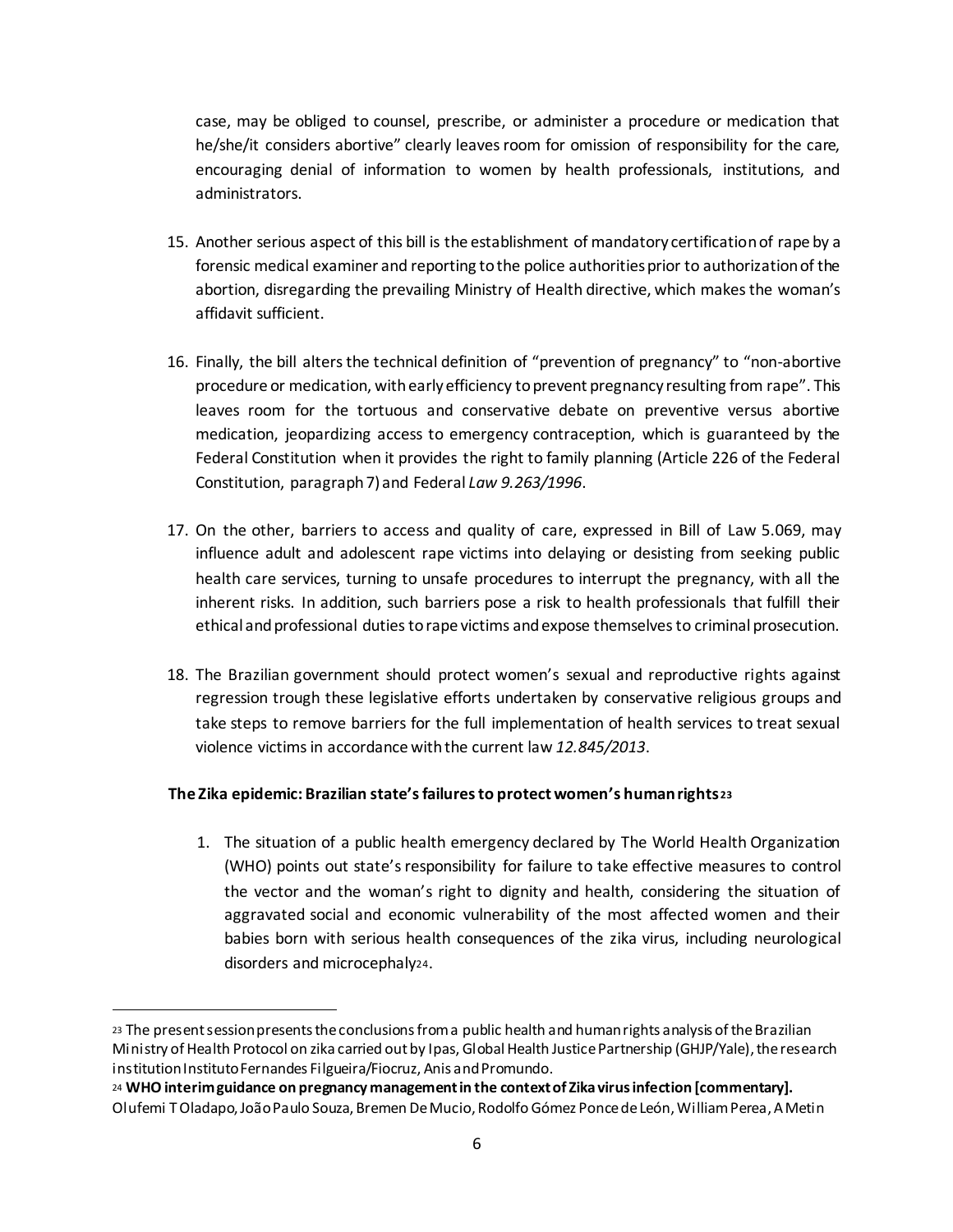- 2. Brazil runs the risk of counteracting the measures needed to guarantee women's sexual and reproductive health, as expressed by the World Health Organization and the Office of the United Nations High Commissioner for Human Rights, calling on governments to fulfill their responsibility to review restrictive abortion laws and policies, expand access to comprehensive sexual and reproductive health services, and guarantee access to information and the right to health and right to life for all women, without discrimination.25.
- 3. In March 2016, the Brazilian Ministry of Health published its most recent guidelines for the health care response to Zika-related microcephaly (the "Protocol")26. The Protocol provides recommendations for provision of care in the contexts of family planning through prenatal and infant care.
- 4. The Protocol failed to address legal and socio economic constraints that affect women's health and human rights and orient health professionals on how to best support women in a context of difficult and constrained reproductive choices, for the reasons explained below.
- 5. Contraception may be legal and free in Brazil, but the government has failed to ensure that individuals have actual access to information and services<sup>27</sup> during the zika epidemic. Research indicates significant levels of unmet need: as many as 20% of sexually active adolescent women in Brazil are not using birth control, and approximately half of all births in Brazil are unintended28. The Protocol correctly recognizes that proper contraceptive use will play a large role in curbing the impact of the Zika epidemic. However, it fails to acknowledge and address the barriers many women, particularly poor, Afro-Brazilians and young women, face in contraceptive use. Women who have been infected with Zika or who are more vulnerable to infection have the right to quality counseling, advice to make informed decisions, especially regarding potential health risks and fetal development risks.

Gülmezoglu. *The Lancet Global Health*, 4 (8): e510-e511. (August

<sup>2016)</sup>http://www.thelancet.com/pdfs/journals/langlo/PIIS2214-109X(16)30098-5.pdf

<sup>25</sup> Baum et al. Ensuring a rights-based health sector response to women affected by Zika. http://www.scielo.br/scielo.php?script=sci\_arttext&pid=S0102-311X2016000500605&lng=en&nrm=iso&tlng=en 26 Secretaria de Atenção à Saúde, Ministério da Saúde. Protocolo de atenção à saúde e resposta à ocorrência de microcefalia. http://combateaedes.saude.gov.br/images/sala-de-situacao/04- 04\_protocolo-SAS.pdf

<sup>27</sup> Instituto Patricia Galvao survey found that pregnant women are lacking complete Information, health exams and good quality of prenatal care during zika epidemic: http://agenciapatriciagalvao.org.br/wpcontent/uploads/2016/08/Apresenta%C3%A7%C3%A3o-zika-quali\_FINAL.pdf <sup>28</sup> Ministério da Saúde. Pesquisa Nacional de Demografia e Saúde da Criança e da Mulher 1996 e 2006.

http://bvsms.saude.gov.br/bvs/publicacoes/pnds\_crianca\_mulher.pdf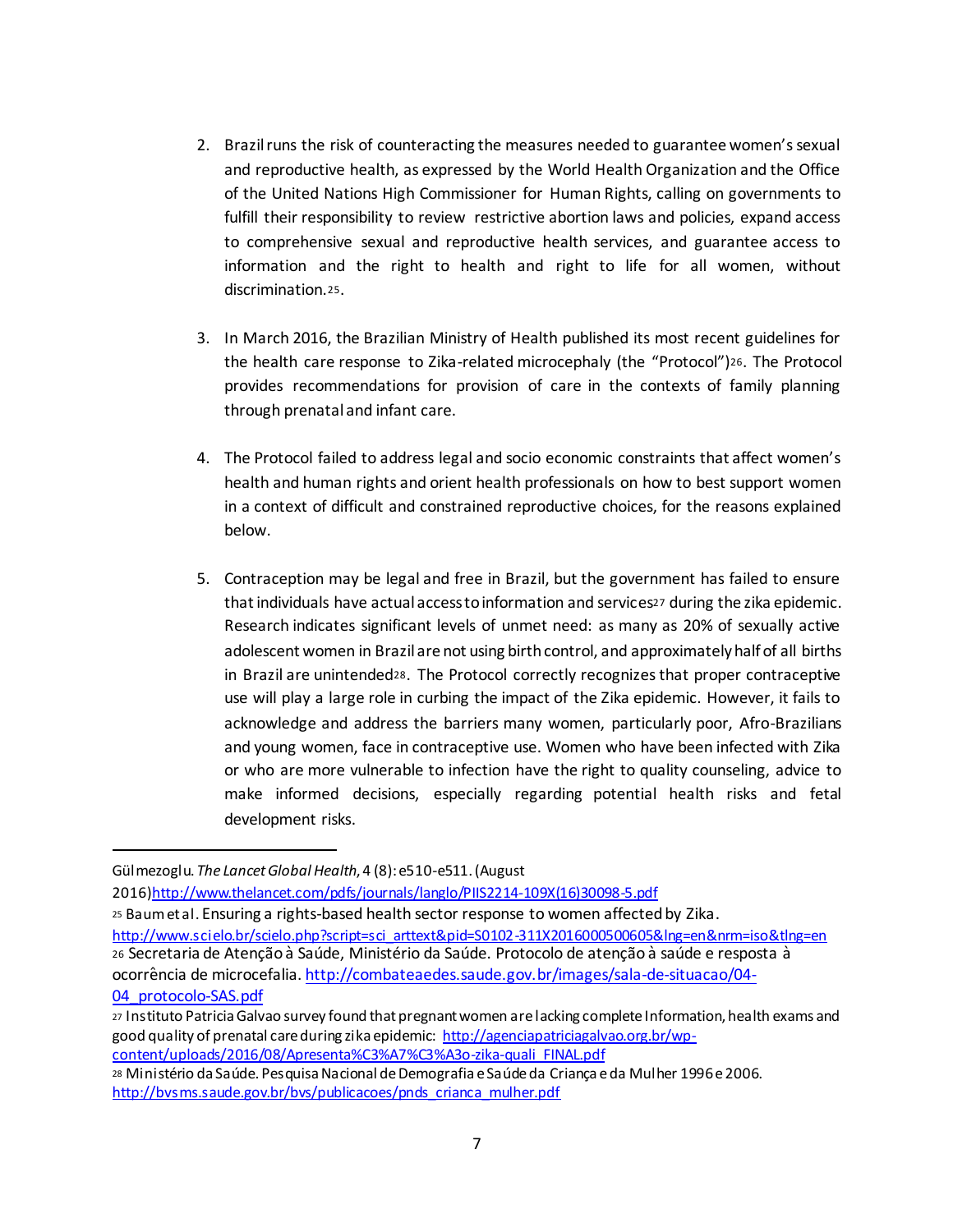6. Unsafe abortion is likely to increases during zika epidemic. Desperate women have to resort to other means to be able to interrupt pregnancy<sup>29</sup> and face risk of being investigated and criminalized30.

Summary of the main gaps in Brazilian protocol:

- It fails to acknowledge that unsafe abortion is a public health reality in Brazil and one that disproportionately affects poor women.
- It misses a critical opportunity to educate health services providers about the existing legal exceptions for abortion and the proper procedures for ensuring access.
- It ignores challenges many women face in obtaining and using contraception especially for more marginalized groups of women such as young women and afro-descendent women.

#### **Conclusion**

l

The Brazilian state's neglect and failure in taking effective measures to protect women's reproductive rights from during zika epidemic is systematic31. The Brazilian state is violating women's human right to make informed decisions during pregnancy, right to information, right to health and life, right to equality and non-discrimination in health care.

#### **Recommendationsto the Brazilian state:**

- 1. Protect women's human rights constantly threatened by religious conservative efforts in Congress and support existing policies for sexual violence victims access to safe and legal abortion.
- 2. Provide equal access to comprehensive reproductive health care to all women without discrimination, particularly black women, living in areas more affected by lack of sanitation and with poor socio economic conditions, more likely to be affected by zika

<sup>29</sup> Miller ME. With abortion banned in Zika countries, women beg on web for abortion pills. Washington Post 2016; 17 feb. https://www.washingtonpost.com/news/morningmix/wp/2016/02/17/help-zika-in-venezuela-i-needabortion/

<sup>30</sup> Ipas, 2016. Zika underscores need for reproductive justice for all womenhttp://www.ipas.org/en/Resources/Ipas%20Publications/Zika-underscores-need-for-reproductive-justicefor-all-women.aspx

Requests for Abortion in Latin America Related to Concern about Zika Virus Exposure http://www.nejm.org/doi/pdf/10.1056/NEJMc1605389

<sup>31</sup> Using a Human Rights Accountability Framework to Respond to Zika http://www.hhrjournal.org/2016/05/usinga-human-rights-accountability-framework-to-respond-to-zika/